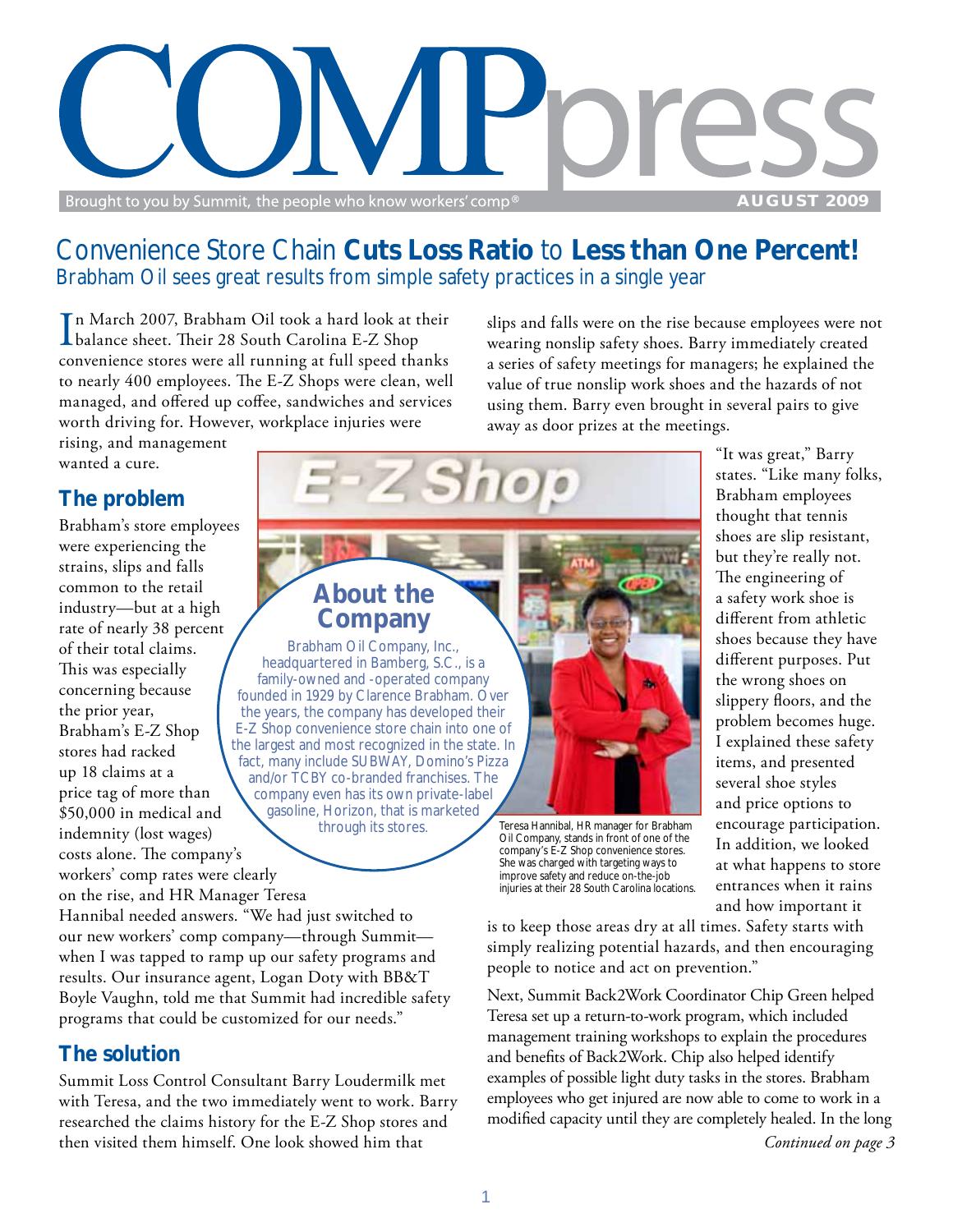## **Safety** Is Our **Business**



*Rick Hodges Summit President and CEO*

Despite the lack of consensus from national economists about the status of our economy, the overall tone is one of hope. I am excited because Summit is weathering the storm by holding true to our core principles of integrity and stability.

As our business has matured, so has our opportunity to have an

even greater impact on the world around us—and we started with our own company. In 2006, we began to search out significant ergonomic improvements for our workforce. In 2007, we began to focus on becoming a Start!Fit-Friendly company through the American Heart Association because we believe that healthier employees are happier employees. In 2008, we took our first steps

## **WebCAP**

WebCAP is Summit's online calculator that lets you calculate and pay your premium more accurately throughout the year—and helps you avoid costly surprises. If you're using WebCAP here are some things you need to know.

#### **1099s and how to report**

Most businesses will use outside labor at one time or another. These folks are not actually on your full- or parttime payroll and, therefore, require their own 1099 tax form. For businesses that use such 1099 people, reporting these wages can be confusing, but doing it correctly can help avoid year-end surprises.

If you are not providing workers' compensation insurance for your 1099 people, make sure they are truly independent contractors—otherwise you are liable for their comp and will be billed for it at year-end. (Note: In the construction industry, uninsured subcontractors must be reported on your WebCAP directly below the payroll entry area.)

#### **How to identify independent contractors**

Bona fide independent contractors commonly:

- Have their own occupational license (depending on the municipalities requirements)
- Purchase general liability insurance

toward making our company "greener" and being more proactive with recycling—and we're always trying to find ways to reduce and reuse office supplies. Our employees proudly continue to support community groups, such as the American Heart Association and the American Cancer Society.

This commitment to make our world better extends to our customers. The truth is that we are a company of folks just like you. We are determined to be the best we can be, and we aim to provide the workers' compensation services that we would demand for ourselves. Thank you for taking the time to read this latest issue of COMPpress. If we can help you address your workers' comp challenges, I hope you will contact us. We welcome the opportunity to contribute

 $\n *l*$ 

to your business's success.

- Work for businesses in addition to your own
- $\blacksquare$  Make a profit or loss on the job they do for you
- $\blacksquare$  Issue checks in their company name rather than the individual's name
- Are paid by the job, as opposed by the hour or piece
- $\blacksquare$  Have the right to control the means and method by which the work is done

In some cases you may be responsible for providing workers' compensation insurance coverage for the employees of uninsured independent contractors, especially those that are subcontractors. A review of your state work comp laws would reveal the necessary requirement.

#### **Give us a call if you're not sure**

Summit is available if you have a question. Give us a call at (863) 665-6060 or 1-800-282-7648. You can check online, too. Simply log in to our Online Business Center, click on *Training Center*, then *WebCAP FAQs*.

#### **Correction**

In our July article "Report the Claim—and Save Right from the Start!" (page 2), we mentioned a workers' comp blog by Tom Lynch. Please note, the correct address for this site is *www. workerscompinsider.com*. As always, web addresses and links are subject to change at the discretion of the persons or organizations that manage or own the sites.

*www.summitholdings.com*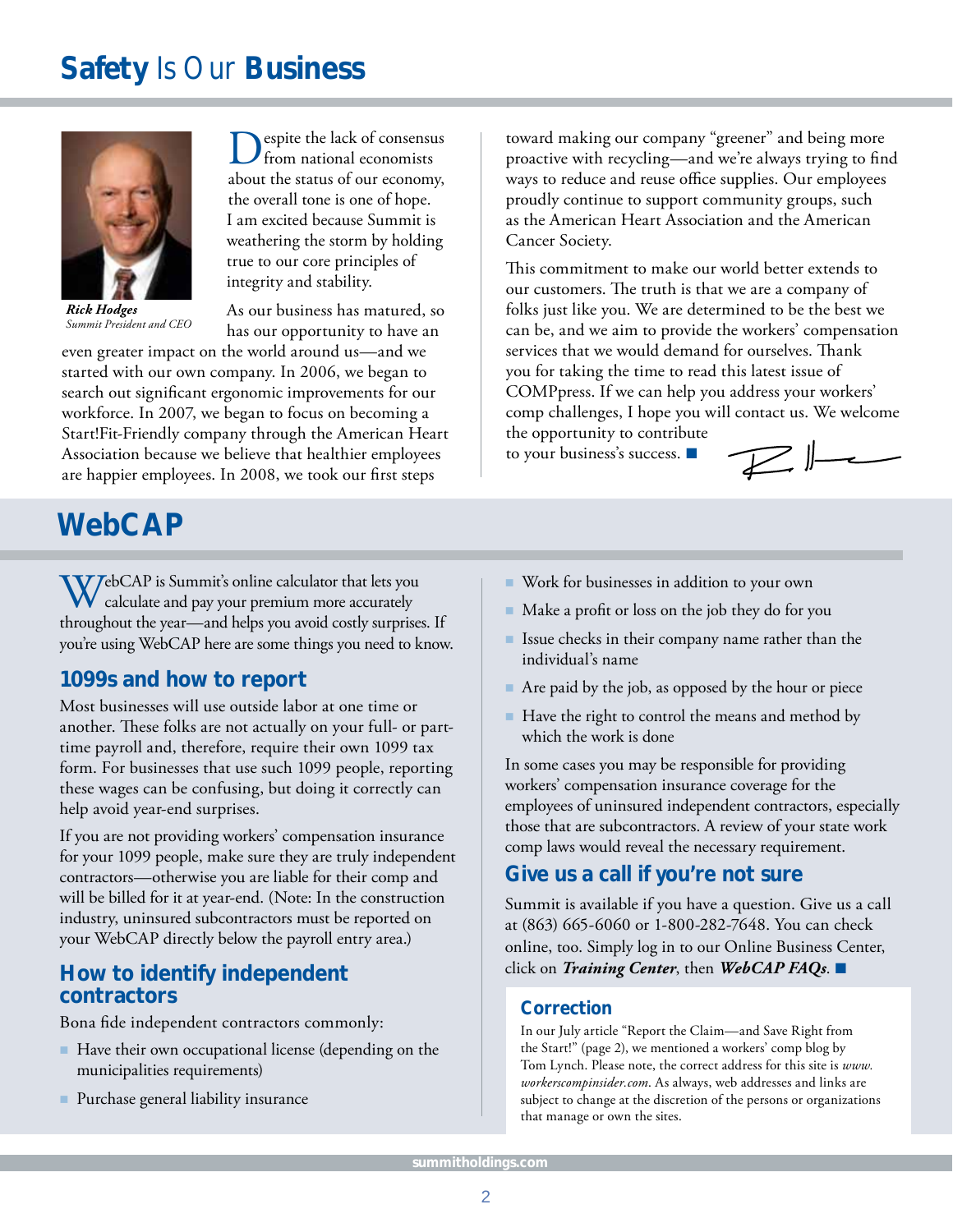run, it's a double bonus—Brabham Oil's medical and indemnity costs should drop because injured workers can get back to work quickly, and morale gets a boost because employees know that their company cares.

### **Results**

Summit helped Brabham develop safety programs and procedures that have dramatically reduced workplace injuries and raised safety awareness. A year into the Summit/Brabham Oil partnership, workplace injuries are down 55 percent, and the cost of lost wages dropped a whopping 99 percent! In fact, last year Brabham had just seven claims at a total cost of only \$80 in lost wages (down from \$23,700 the prior year). Moreover, a dramatically lower loss ratio should, in time, contribute to a lower mod—and lower workers' compensation premiums.

### **Brabham Oil 3-Year Incurred Loss Results**



#### **Safety management requires a partnership**

In the retail industry, slip-and-fall accidents are the most common cause of workplace injuries. A Summit loss control consultant recognized and recommended several simple steps to help create a culture of safety throughout Brabham's organization—and the company and its employees made it happen. Thanks to an ongoing series of safety meetings and classes, Brabham Oil staff better understand safety procedures, such as rainwater removal, fire hazards, safety mats and fall prevention. And the company has a solid return-to-work program in place.

Teresa Hannibal is succinct in her explanation, "This is a partnership that works. Our agent sent me to Summit, and they stepped up to the plate with logical and simple safety strategies that are making a difference for Brabham. We are committed to safety excellence, and



Teresa Hannibal and Summit Loss Control Consultant Barry Loudermilk check out the safety matting in front of an E-Z Shop convenience store.

Summit is committed to us."

Agent Logan Doty agrees, "I place clients with Summit because they actually look at each insured company to see what is needed, and then they provide it. Summit makes workers' comp feel like a benefit instead of a cost."  $\blacksquare$ 

### **Safety Shoes Come in All Shapes**

A s important as feet are, some people still think safety<br>
shoes are too ugly, too heavy, too uncomfortable or too expensive to wear. In reality, though, today's safety shoes match most other shoes for comfort, appearance and even price!

#### **Athletic shoes are not slip resistant**

Although tennis shoes look like they should be slip resistant, they're really not. And this means that they're not ideal for many working environments. Modern technology has allowed for the creation of shoes with outsoles of rubber compounds that grip even the smallest roughness of a floor surface. Special tread patterns channel liquid away from the bottom of the shoe sole—and the result is tremendous traction, even on greasy floors and surfaces. Best of all, the price is comparable to most everyday athletic shoes.

#### **Safety shoe safety**

Like all protective equipment, safety shoes must be worn to be effective. The good news is that there are shoes for every type of job—made with features such as flexible steel insoles, metal instep guards or steel toes—that combat the crippling yet common injuries of smashed toes and feet, and nail wounds.

Check the condition of safety shoes periodically. Worn soles are easily punctured by sharp objects. Run-down heels can cause you to lose your balance or turn your ankle. Long shoe laces can obviously create a tripping hazard.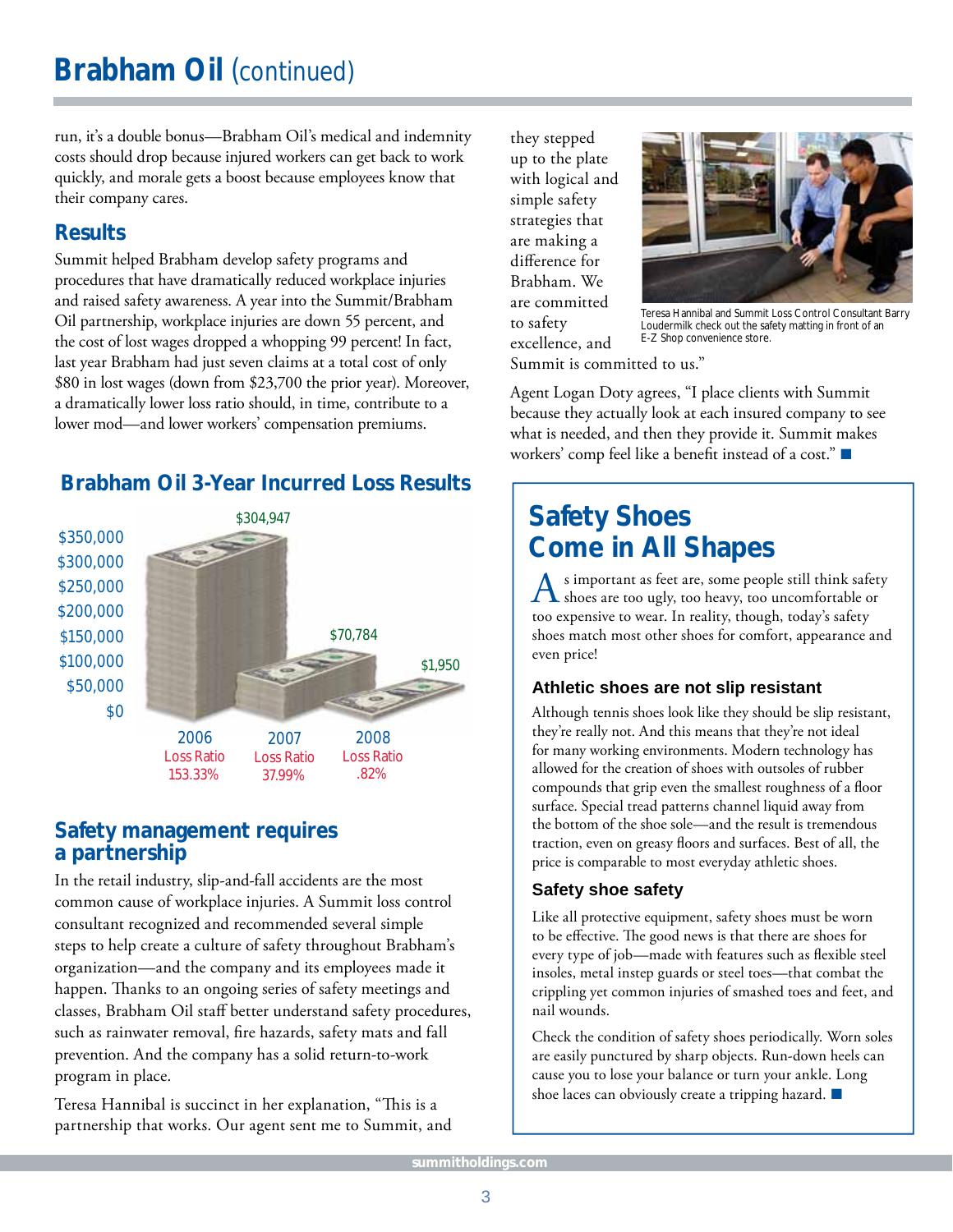# Safety **Training** for **You**

Throughout the year, Summit offers 10-hour<br>OSHA training classes that are available to all of our policyholders at no charge. This fall, we're offering a general safety course and a class specific to the construction industry. Check out the dates and locations below to find a seminar in your area. For more information or to register online, visit *summitholdings.com* and click on *Employer Resources;* then **Safety Training.** Or call us at (225) 926-3264 or 1-800-421-2944 and ask for Tanya Watson.

| <b>Construction Training</b>     |                 |
|----------------------------------|-----------------|
| Lexington, Kentucky              | September 14-15 |
| Greenville, South Carolina       | October 13-14   |
| <b>General Industry Training</b> |                 |
| Birmingham, Alabama              | September 22-23 |
| Baton Rouge, Louisiana           | October 19-20   |

#### **New OSHA General Industry class added to the roster for Florida!**

We've just added another OSHA 10-hour General Industry training class for insured businesses in and around Fort Lauderdale, Florida. Visit our website for details and registration information.

> **October 27–28, 2009 Fort Lauderdale Marriott North** 6650 North Andrews Avenue Fort Lauderdale, Florida 33309 (954) 771-0440

For driving directions, please visit the hotel's website at *www.marriott.com*

### **Safety webinars—at your fingertips**

Can't make it to one of our OSHA training classes? Check out our various safety webinars that are available through the end of this year by visiting our website

and clicking on *Employer Resources*; then *Safety Training*. And keep checking back, because we're adding classes to our 2010 webinar schedule.



## **Attention** Florida, Kentucky and Louisiana **employers**

Then your injured employees arrive at a physician's office, they should present a workers' compensation ID card (see sample), which you can find in your Claims Kit. (Some Louisiana policyholders *may have also received cards in a special mailing this past June.)* These cards provide physicians with important information, including a number to call for precertification and authorization of medical care.

If you need more workers' comp ID cards, or if you just can't find your supply, call the Claims Center in your region *(see back page for phone numbers)*, and we'll be happy to send you more. You can also download an ID card from our website at *summitholdings.com*. Simply click on *Report an Injury*, then click on the *print a card now* link. You can also find them in our *Forms* section under *Claims.* 



### **Mayo Clinic** Joins Our **Provider Network**

Mayo Clinic in Jacksonville, Florida, has joined Heritage Summit HealthCare Inc., our proprietary provider network. Mayo Clinic is the first and largest integrated, not-for-profit group practice in the world.

We are honored to enter into this agreement, as it is Mayo's first with a workers' compensation-only provider network. Mayo has created a dedicated workers' compensation treatment unit, and gives your injured workers immediate access to an extensive range of medical specialists if they're needed.

You can search for any provider in the network at *summitholdings.com*. Or call us at 1-800-282-7644 and ask to speak with a network representative. If you have any questions about Mayo Clinic or the services they provide, call us or visit their website at *mayoclinic.org*.